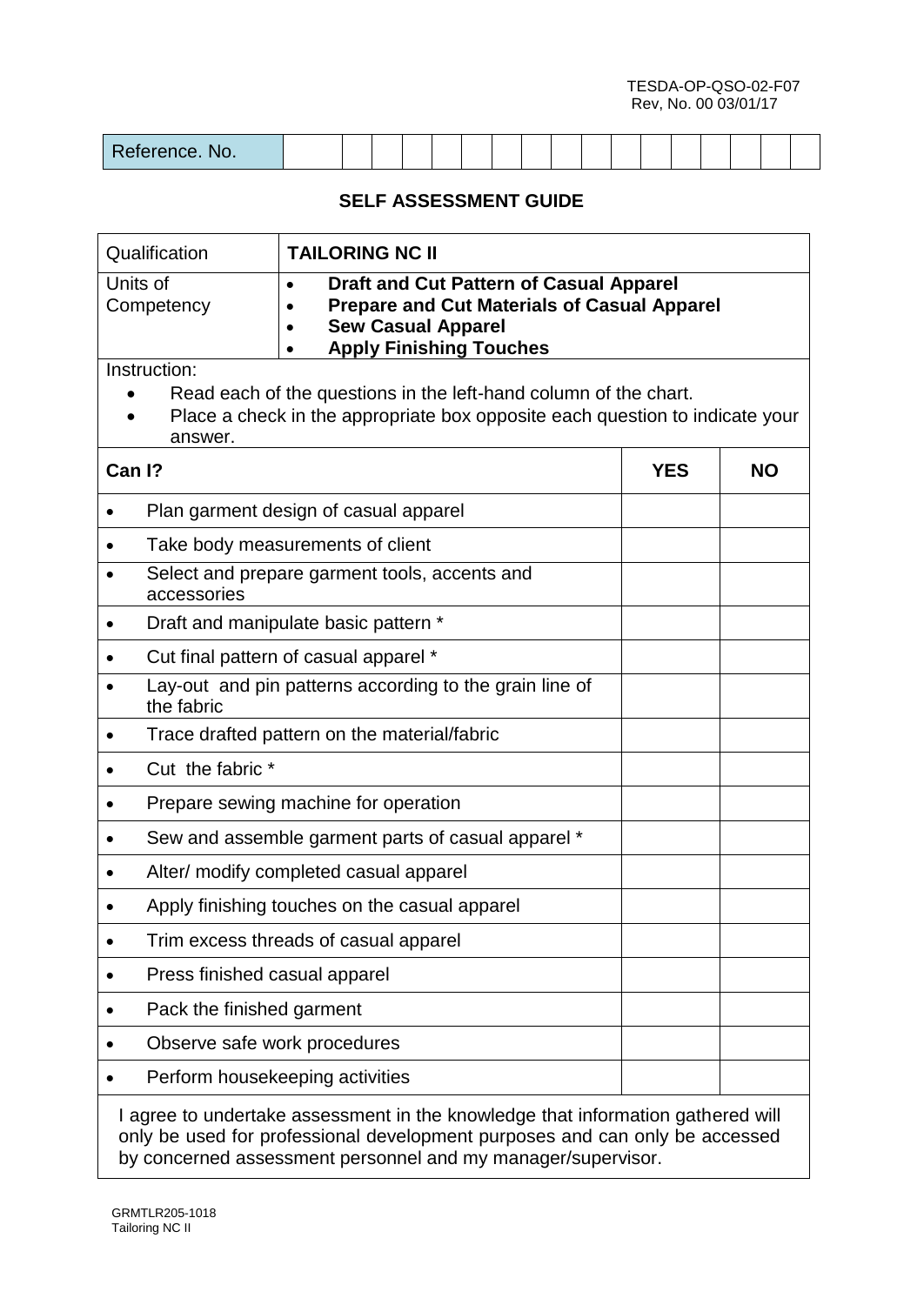| <b>Candidate's Signature:</b> | Date: |
|-------------------------------|-------|
|-------------------------------|-------|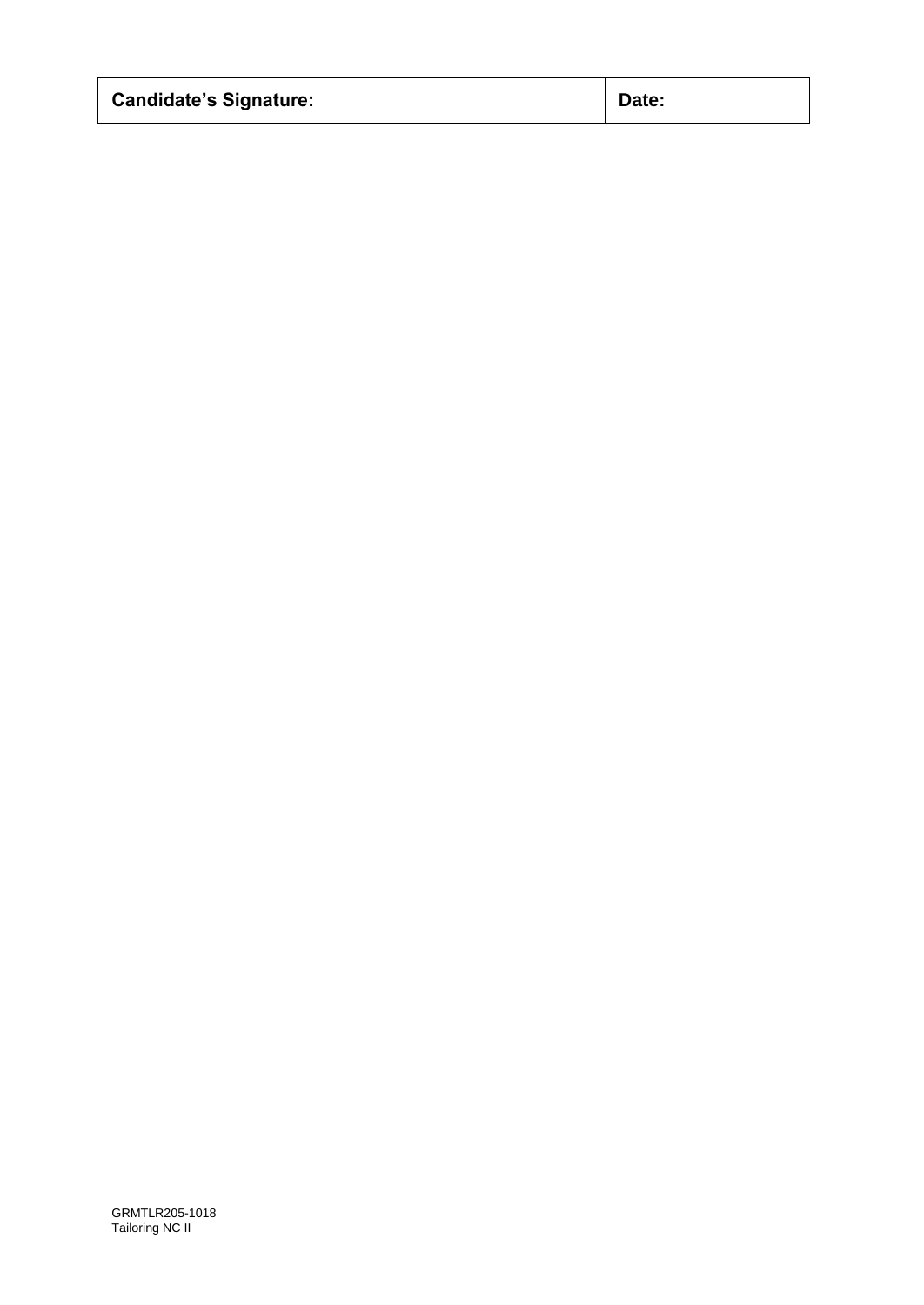#### TESDA-OP-QSO-02-F07 Rev. No. 00 03/01/17

| $      -$<br><u><b>IUIUIIUU. IVU.</b></u> |  |  |  |  |  |  |  |  |  |
|-------------------------------------------|--|--|--|--|--|--|--|--|--|

# **SELF ASSESSMENT GUIDE**

| Qualification:<br><b>TAILORING NC II</b>                                                                                                                                                                                       |                                                        |           |  |  |  |  |  |  |  |
|--------------------------------------------------------------------------------------------------------------------------------------------------------------------------------------------------------------------------------|--------------------------------------------------------|-----------|--|--|--|--|--|--|--|
| COC <sub>1</sub><br>Draft and Cut Pattern for Men's Casual Apparel                                                                                                                                                             |                                                        |           |  |  |  |  |  |  |  |
| Instruction:<br>Read each of the questions in the left-hand column of the chart.<br>Place a check in the appropriate box opposite each question to indicate your<br>answer.                                                    |                                                        |           |  |  |  |  |  |  |  |
| Can I?                                                                                                                                                                                                                         | <b>YES</b>                                             | <b>NO</b> |  |  |  |  |  |  |  |
|                                                                                                                                                                                                                                | Determine customer's job requirements                  |           |  |  |  |  |  |  |  |
| client                                                                                                                                                                                                                         | Discuss and select design, fabric and special needs of |           |  |  |  |  |  |  |  |
| Interpret garment design*<br>$\bullet$                                                                                                                                                                                         |                                                        |           |  |  |  |  |  |  |  |
|                                                                                                                                                                                                                                | Prepare/select measuring and drafting tools            |           |  |  |  |  |  |  |  |
|                                                                                                                                                                                                                                | Use measuring and drafting tools correctly             |           |  |  |  |  |  |  |  |
|                                                                                                                                                                                                                                | Take and record body measurements in sequence*         |           |  |  |  |  |  |  |  |
|                                                                                                                                                                                                                                | Follow correct position in taking body measurements    |           |  |  |  |  |  |  |  |
| Draft basic/block pattern*                                                                                                                                                                                                     |                                                        |           |  |  |  |  |  |  |  |
| Manipulate basic/block pattern*                                                                                                                                                                                                |                                                        |           |  |  |  |  |  |  |  |
| Label, fill and secure final patterns                                                                                                                                                                                          |                                                        |           |  |  |  |  |  |  |  |
| Cut final pattern                                                                                                                                                                                                              |                                                        |           |  |  |  |  |  |  |  |
| I agree to undertake assessment in the knowledge that information gathered will<br>only be used for professional development purposes and can only be accessed<br>by concerned assessment personnel and my manager/supervisor. |                                                        |           |  |  |  |  |  |  |  |
| <b>Candidate's Signature:</b>                                                                                                                                                                                                  |                                                        | Date:     |  |  |  |  |  |  |  |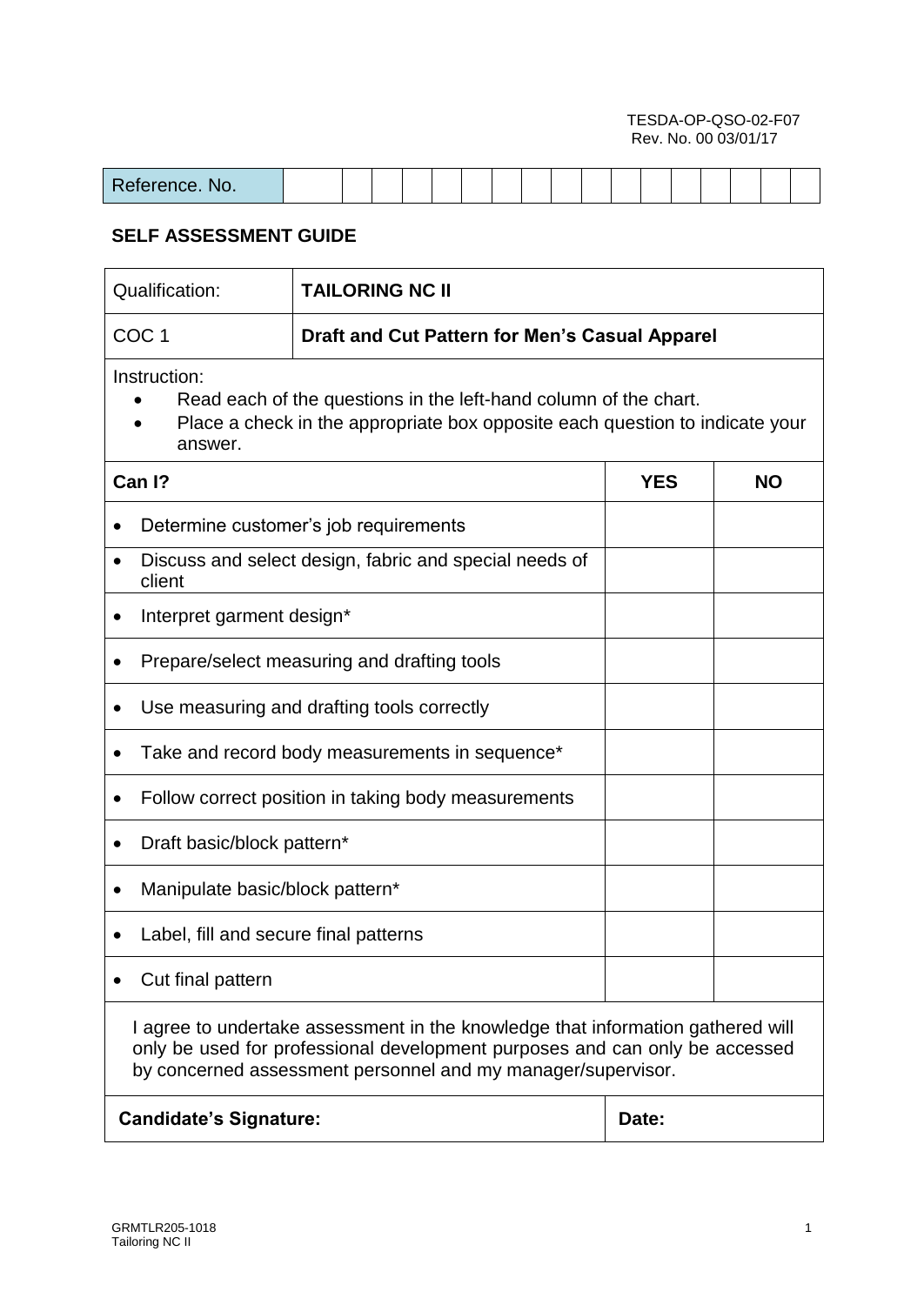#### TESDA-OP-QSO-02-F07 Rev. No. 00 03/01/17

| $D_{\alpha}$<br>$\sim$ $\sim$ $\sim$<br>eterence. No. |  |  |  |  |  |  |  |  |  |  |  |  |  |  |  |  |  |
|-------------------------------------------------------|--|--|--|--|--|--|--|--|--|--|--|--|--|--|--|--|--|
|-------------------------------------------------------|--|--|--|--|--|--|--|--|--|--|--|--|--|--|--|--|--|

# **SELF-ASSESSMENT GUIDE**

| Qualification:                                                                                                                                                              | <b>TAILORING NC II</b>                                    |           |  |  |  |  |  |  |  |
|-----------------------------------------------------------------------------------------------------------------------------------------------------------------------------|-----------------------------------------------------------|-----------|--|--|--|--|--|--|--|
| COC <sub>2</sub>                                                                                                                                                            | <b>CUT AND SEW MEN'S CASUAL APPAREL</b>                   |           |  |  |  |  |  |  |  |
| Instruction:<br>Read each of the questions in the left-hand column of the chart.<br>Place a check in the appropriate box opposite each question to indicate your<br>answer. |                                                           |           |  |  |  |  |  |  |  |
| Can I?                                                                                                                                                                      | <b>YES</b>                                                | <b>NO</b> |  |  |  |  |  |  |  |
| Interpret garment design/style*                                                                                                                                             |                                                           |           |  |  |  |  |  |  |  |
| Check fabrics quality, widths, faults, selvedge's and<br>$\bullet$<br>marking requirements                                                                                  |                                                           |           |  |  |  |  |  |  |  |
| Soak, drip dry and press fabrics*                                                                                                                                           |                                                           |           |  |  |  |  |  |  |  |
| Select and prepare garment accents and accessories,<br>type of pattern, measuring, tracing/marking and cutting<br>tools to be used                                          |                                                           |           |  |  |  |  |  |  |  |
| Lay-out and pin patterns on the fabric *                                                                                                                                    |                                                           |           |  |  |  |  |  |  |  |
| garment*                                                                                                                                                                    | Trace/mark all line needed for construction of the        |           |  |  |  |  |  |  |  |
| Manipulate and position pattern pieces *                                                                                                                                    |                                                           |           |  |  |  |  |  |  |  |
|                                                                                                                                                                             | Mark seam allowances and darts on the fabric              |           |  |  |  |  |  |  |  |
| Cut fabrics with allowance                                                                                                                                                  |                                                           |           |  |  |  |  |  |  |  |
| Check garment parts completeness                                                                                                                                            |                                                           |           |  |  |  |  |  |  |  |
| materials                                                                                                                                                                   | Identify basic characteristics of fabric and other sewing |           |  |  |  |  |  |  |  |
| formation and tension                                                                                                                                                       | Set-up and adjust sewing machine for desired stitch       |           |  |  |  |  |  |  |  |
| $\bullet$<br>manufacturer's specifications                                                                                                                                  | Clean and lubricate sewing machine parts according to     |           |  |  |  |  |  |  |  |
| Perform basic sewing machine operation *                                                                                                                                    |                                                           |           |  |  |  |  |  |  |  |